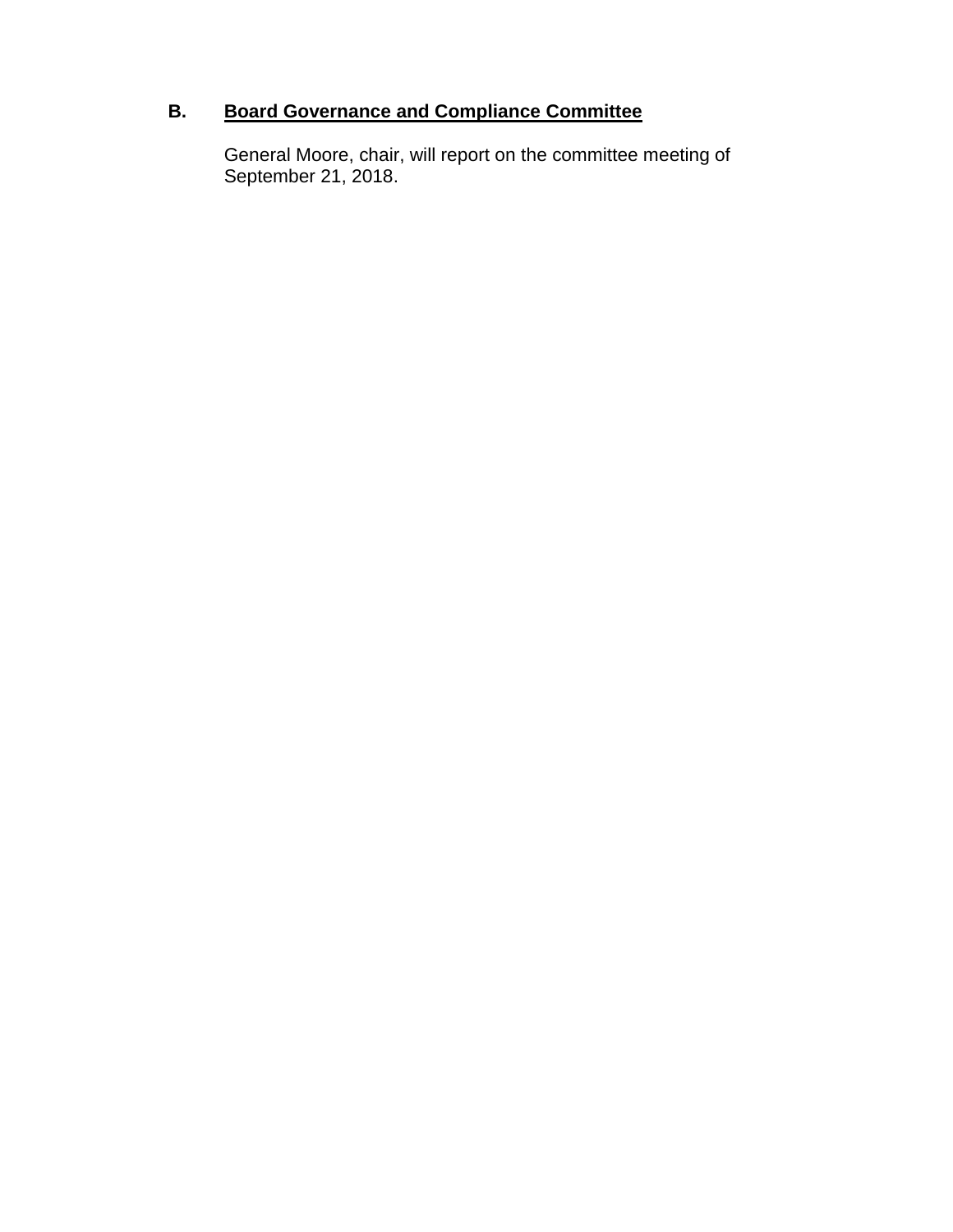# **Board Governance and Compliance Committee Meeting of September 21, 2018**

#### **Minutes**

#### **Present:** D. Fecher, S. Fitzpatrick, S. Green, A. Rains, G. Ramos, S. Wenrick

**Guests:** W. Branson, L. Chan, M. Grushon, D. Kimpton, E. Reinsch Friese, C. Schrader, K. Tittle

Mr. Douglas Fecher, in the absence of committee chair C.D. Moore, called the meeting to order at 11:34 a.m. and read the conflict of interest statement. He asked that trustees alert him should a conflict arise as the meeting progressed.

### **Chair's Report**

Trustee Fecher did not offer comments other than to request Ms. Kelli Tittle, university compliance director, continue the discussion on affiliated entities that was began in the Finance, Audit and Infrastructure Committee meeting held earlier.

#### **Affiliated Entity Update**

Ms. Tittle offered an update on the status of the affiliated entity review process. Seven entities originally under review have been found to not have any affiliation with Wright State. Six entity relationships have been dissolved since the review process was implemented and are no longer considered affiliated entities.

Four entities are currently under review. Affiliation agreements are being finalized for the Wright State Foundation and the Wright State Alumni Association and are nearing final completion. Documentation for Wright State Physicians, Inc. is currently under review and a draft agreement has been provided to them for input. Work is still underway with the Dayton Regional STEM school and an existing MOA has been extended through December. At that time, a new MOA will be created that satisfies the requirements of the Affiliated Entity Policy.

On deck for review are the Research Park Capital Corporation, the Miami Valley Research Foundation, and the Western Ohio Educational Foundation. University Psychological Services Association, Inc. has just been initiated, meaning they have been sent a copy of the Affiliated Entity Policy and a request for documentation to begin preparing for their review. The Wright State Applied Research Corporation and the Double Bowler agreements have been finalized.

Trustee Fecher reminded everyone that in 2014-2015 the Board was not aware of affiliated entities and their relationships to Wright State. With the passage of the Affiliated Entity Policy and its associated affiliated entity review process, the Board has been able to formally identify affiliated entities, determine whether or not they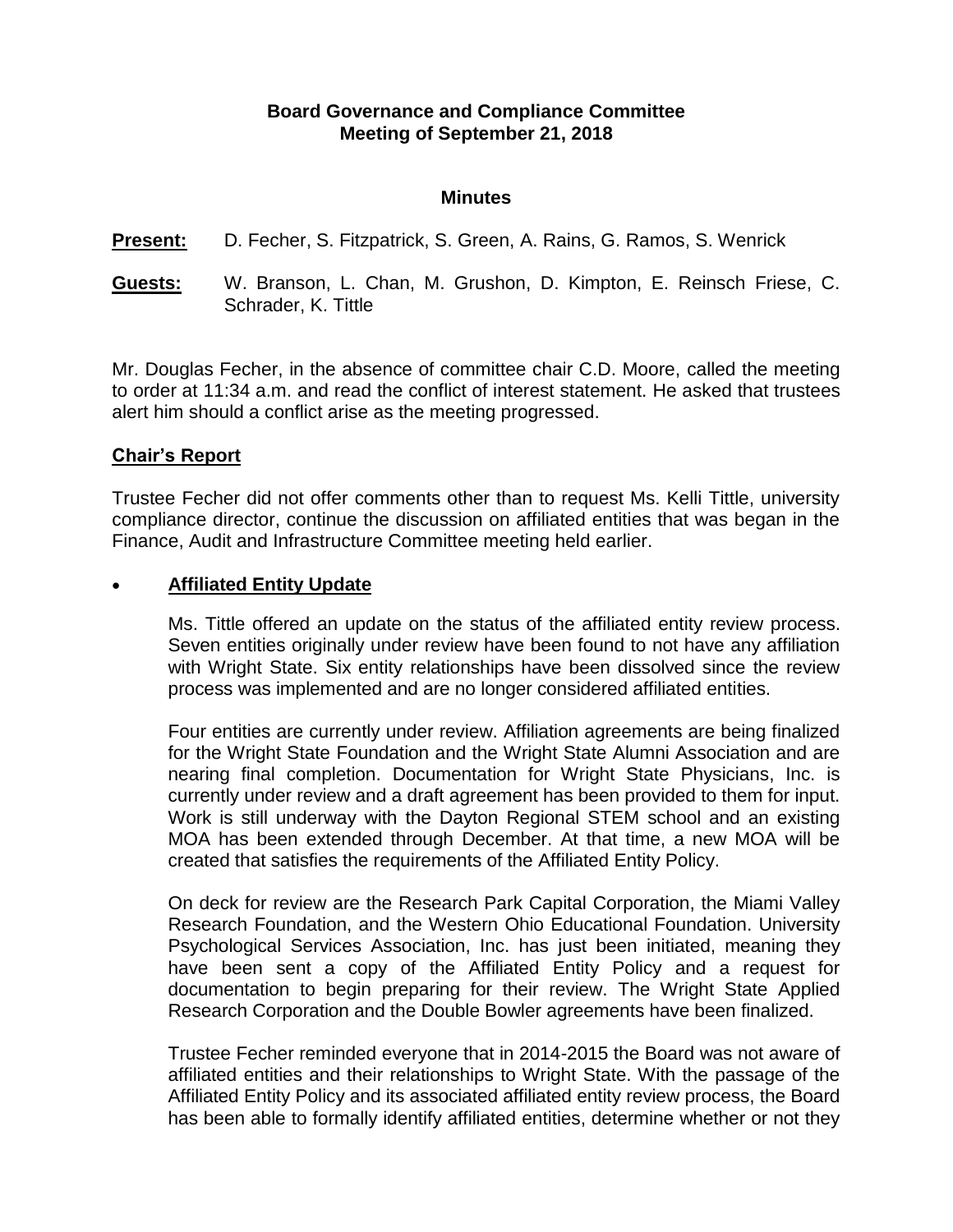exist for the benefit of Wright State, and require reporting from all entities. As written in the policy, the Board will receive a yearly report from each entity. Wright State Applied Research Corporation (WSARC) will be the first entity to reach their reporting anniversary. Ms. Tittle will work with Mr. Branson, Mr. Andersh, and General Moore to develop this report for presentation to the Governance and Compliance Committee. It was suggested that a representative of the affiliate be present to address questions.

A discussion took place about WSARC's use of Wright State's Human Resources department and how this relationship is managed. The committee requested a report outlining any agreement or usage and what potential risks might be incurred.

# **Compliance Risk Assessment**

Wright State is required by the government to do regular monitoring, auditing and routine risk assessments on compliance with regulations, laws and reporting. Ms. Tittle outlined the steps that the University has begun implementing to perform a compliance risk assessment. The first step is to identify compliance risks spread across campus; which is a large undertaking given the variety and complexity of compliance regulations to which the university is held accountable. Once risks have been identified, the likelihood of a risk event happening, and its potential impact, will be established. Risks will then be prioritized, potential responses determined, and plans put into place to manage risks. Lastly, monitoring and updates will be done as needed.

There was a lengthy discussion on the scope of this assessment and whether it covers affiliated entities and their associated risks. The scope of the compliance risk assessment is not an enterprise risk assessment and does not include reputational, operational, or financial risk. Assessing risks from affiliated entities is on the operational side and there was support from the trustees for doing this.

# **Program Effectiveness Review**

The office of compliance has been in operation almost two years. In conjunction with the University-wide Program Effective Review process, Ms. Tittle has developed some key performance indicators (KPI) and success outcomes to track the program's effectiveness. The first success metric measures how the program has matured. The use of a biennial "compliance culture" survey to measure stakeholder perceptions and attitudes towards Wright State's compliance and ethics environment will be used for this assessment. On opposite years, a "compliance knowledge" survey will measure stakeholder knowledge of Wright State's compliance program. Results from the knowledge survey will dictate programing for the upcoming Compliance and Ethics Week in November.

Success outcome two measures stakeholder use of the EthicsPoint reporting hotline. Annual reporting data will be compared to previous years and to national